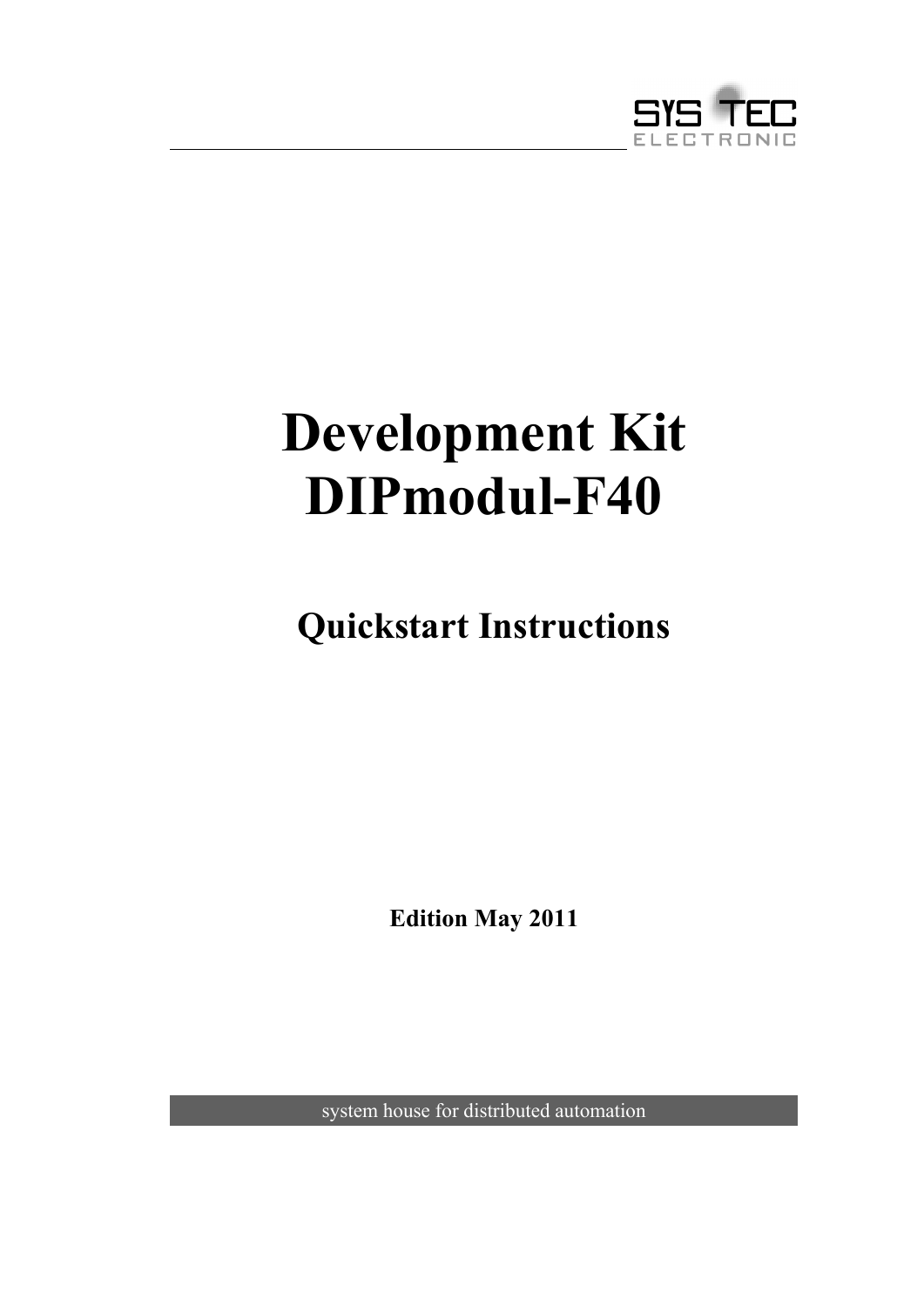In this manual are descriptions for copyrighted products which are not explicitly indicated as such. The absence of the trademark (©) symbol does not infer that a product is not protected. Additionally, registered patents and trademarks are similarly not expressly indicated in this manual

The information in this document has been carefully checked and is believed to be entirely reliable. However, SYS TEC electronic GmbH assumes no responsibility for any inaccuracies. SYS TEC electronic GmbH neither gives any guarantee nor accepts any liability whatsoever for consequential damages resulting from the use of this manual or its associated product. SYS TEC electronic GmbH reserves the right to alter the information contained herein without prior notification and accepts no responsibility for any damages which might result.

Additionally, SYS TEC electronic GmbH offers no guarantee nor accepts any liability for damages arising from the improper usage or improper installation of the hardware or software. SYS TEC electronic GmbH further reserves the right to alter the layout and/or design of the hardware without prior notification and accepts no liability for doing so.

© Copyright 2011 SYS TEC electronic GmbH. rights – including those of translation, reprint, broadcast, photomechanical or similar reproduction and storage or processing in computer systems, in whole or in part – are reserved. No reproduction may occur without the express written consent from SYS TEC electronic GmbH.

|                          | <b>EUROPE</b>                                                                             | <b>NORTH AMERICA</b>                                                                              |
|--------------------------|-------------------------------------------------------------------------------------------|---------------------------------------------------------------------------------------------------|
| Address <sup>-</sup>     | <b>SYS TEC electronic GmbH</b><br>August-Bebel-Str. 29<br>D-07973 Greiz<br><b>GERMANY</b> | PHYTEC America LLC<br>203 Parfitt Way SW, Suite G100<br>Bainbridge Island, WA 98110<br><b>USA</b> |
| Ordering<br>Information: | $+49(3661)6279-0$<br>info@systec-electronic.com                                           | 1 (800) 278-9913<br>info@phytec.com                                                               |
| Technical<br>Support:    | $+49(3661)6279-0$<br>support@systec-electronic.com                                        | 1 (800) 278-9913<br>support@phytec.com                                                            |
| $\Gamma$ ax              | +49 (3661) 62 79 99                                                                       | 1 (206) 780-9135                                                                                  |
| Web Site:                | http://www.systec-electronic.com                                                          | http://www.phytec.com                                                                             |

4th Edition May 2011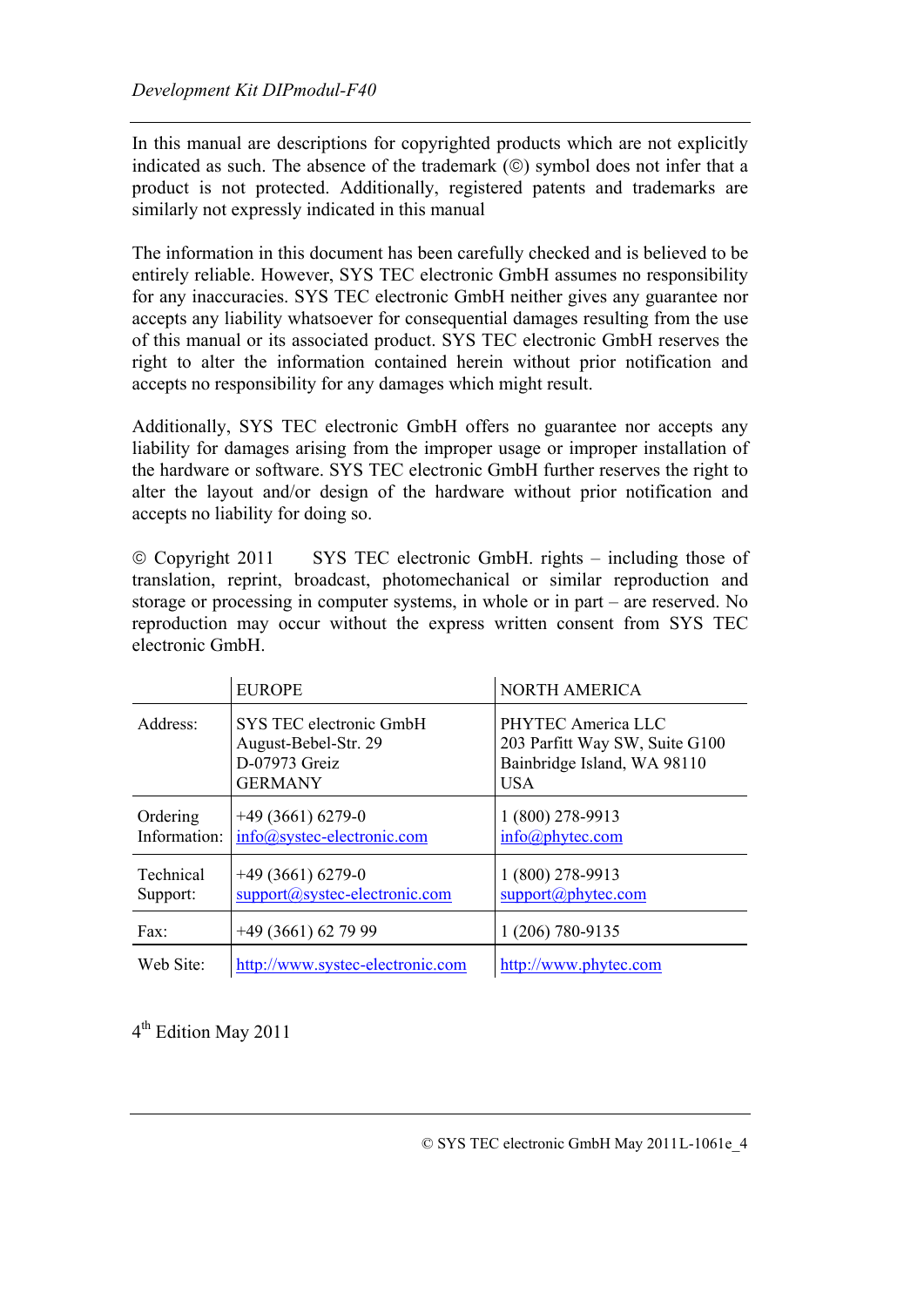|              |     | 1.5 The FUJITSU Workbench Softune Development Toolchain5 |  |
|--------------|-----|----------------------------------------------------------|--|
| $\mathbf{2}$ |     |                                                          |  |
|              |     |                                                          |  |
|              |     |                                                          |  |
|              | 2.3 |                                                          |  |
|              |     |                                                          |  |
|              |     |                                                          |  |
|              |     |                                                          |  |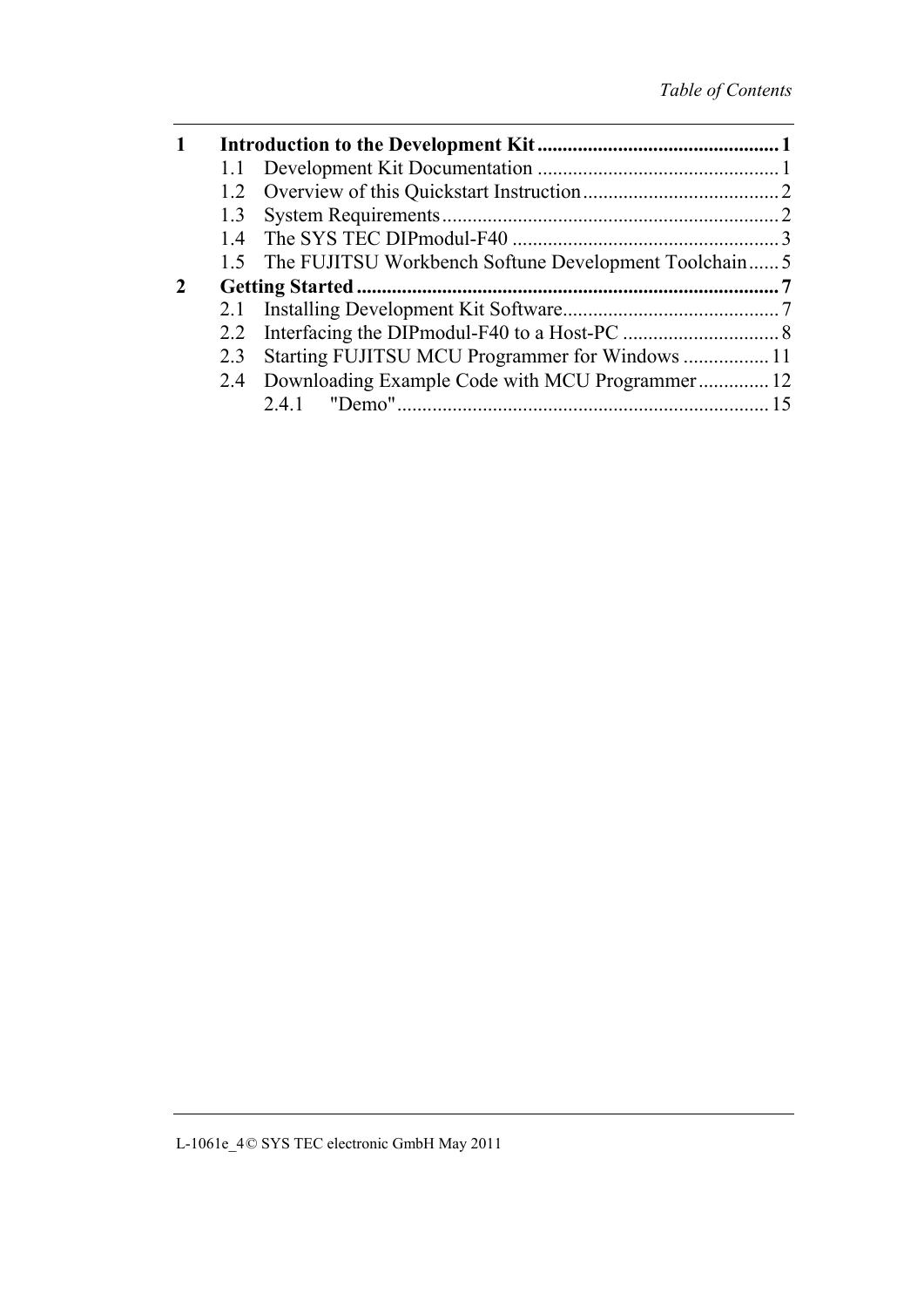*Development Kit DIPmodul-F40* 

© SYS TEC electronic GmbH May 2011 L-1061e\_4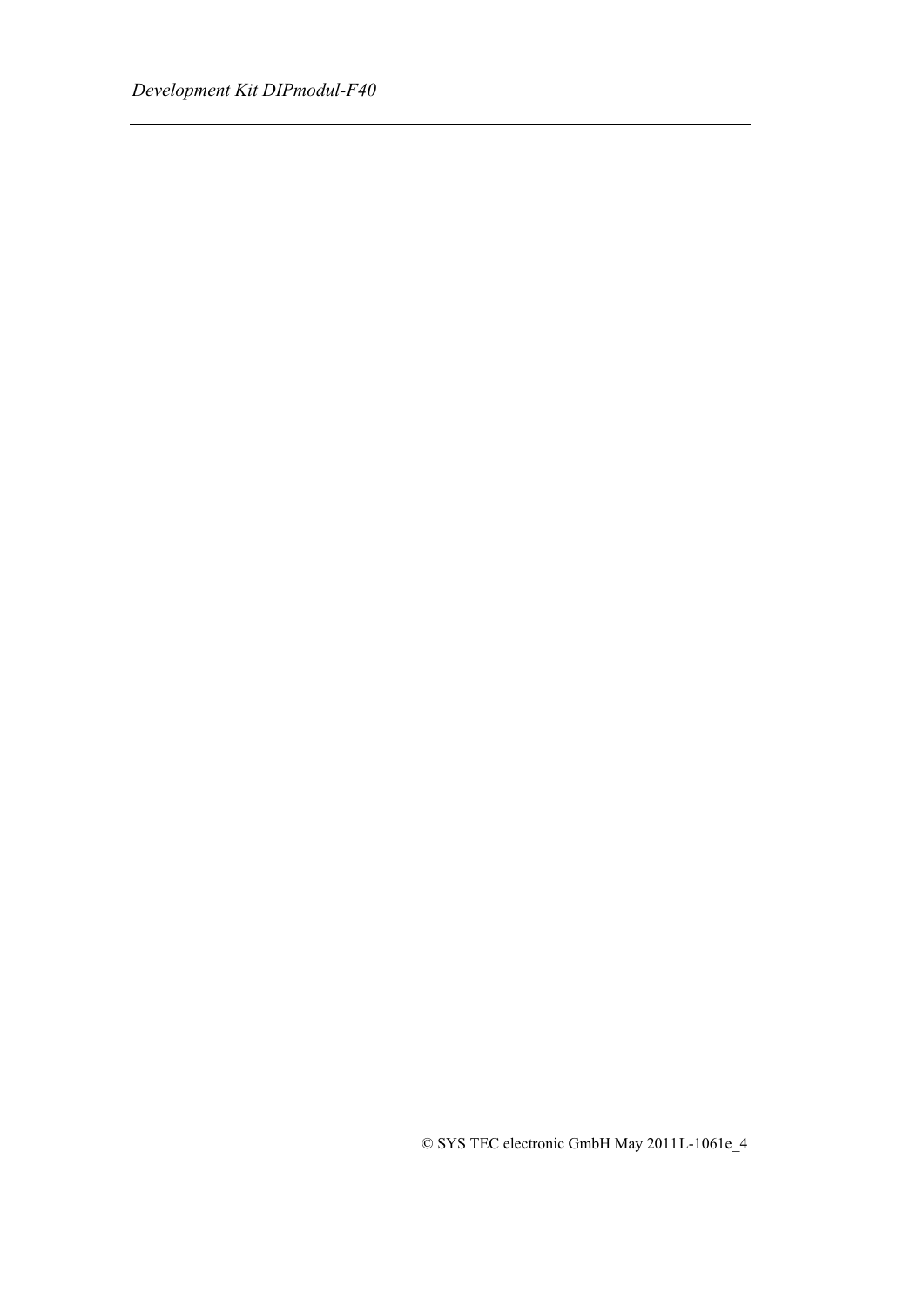# <span id="page-4-0"></span>**1 Introduction to the Development Kit**

## **This Quickstart provides:**

- general information on the SYS TEC DIPmodul-F40 Single Board Computer (SBC)
- instructions on how to run example programs on the DIPmodul-F40, mounted on the SYS TEC DIPmodul Developmentboard

Please refer to the DIPmodul-F40 Hardware Manual for specific information on such board-level features as jumper configuration, memory mapping and pin layout.

## **1.1 Development Kit Documentation**

The "Development Kit" includes the following electronic documentation on the enclosed SYS TEC Products CD-ROM:

- the SYS TEC DIPmodul-F40 Hardware Manual and DIPmodul Development Board Hardware Manaual
- controller User's Manual and Data Sheets

this Quickstart Instruction with general "Development Kit" description, software installation hints and two example programs enabling quick out-of-the box start-up of the DIPmodul-F40 in conjunction with the FUJITSU Workbench Softune software development tools.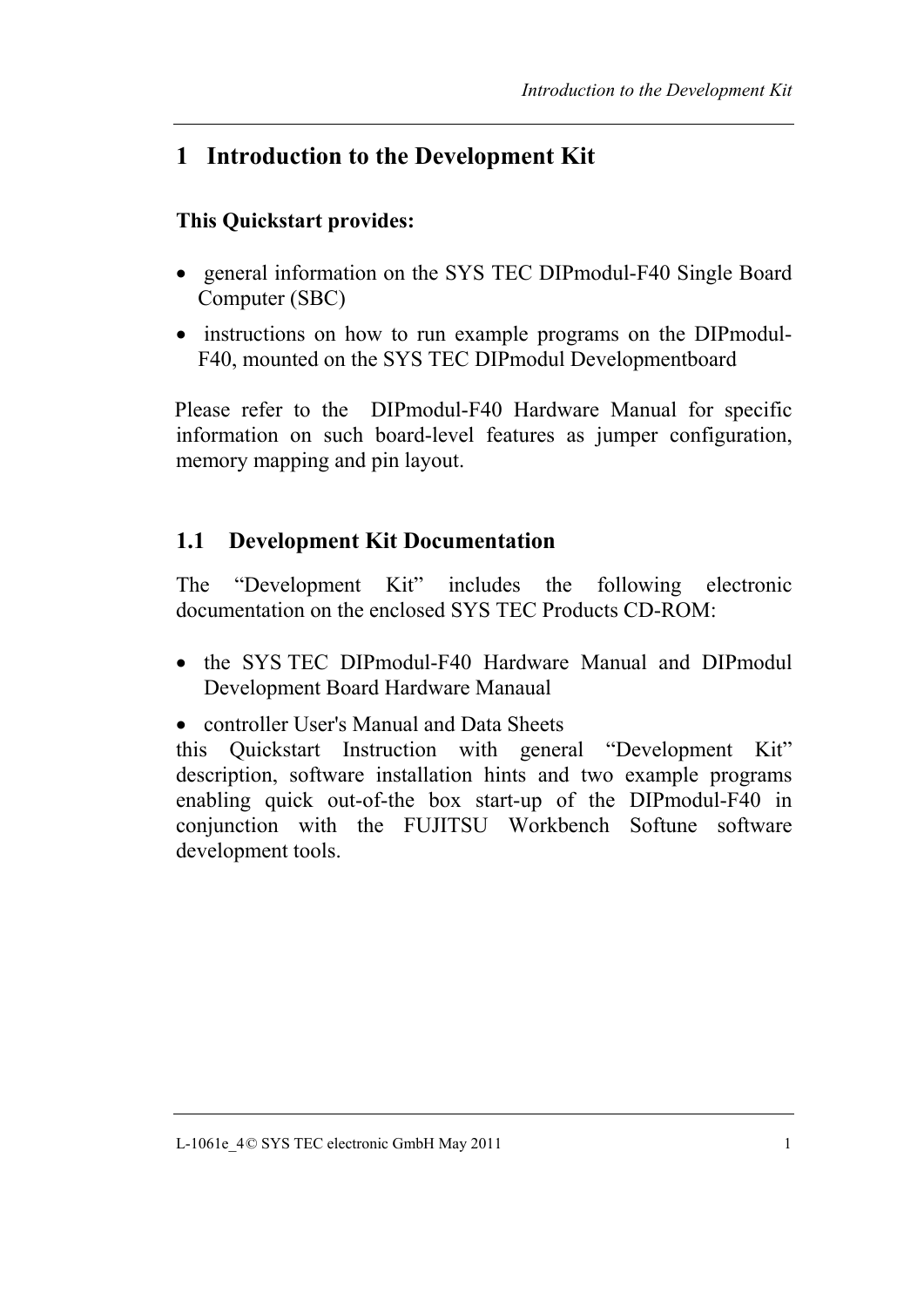## <span id="page-5-0"></span>**1.2 Overview of this Quickstart Instruction**

This Quickstart Instruction gives a general "Development Kit" description, as well as software installation hints and two example programs enabling quick out-of-the box start-up of the DIPmodul-F40 in conjunction with the FUJITSU Workbench Softune software development tools. It is structured as follows:

1) The *["Getting Started"](#page-10-1)* section uses one example programs, to demonstrate the download of user code to the Flash device using FUJITSU MCU Programmer for Windows.

In addition to dedicated data for this Development Kit, this CD-ROM contains supplemental application notes on embedded microcontroller design and development.

## **1.3 System Requirements**

Use of this "Development Kit" requires:

- the SYS TEC DIPmodul-F40,
- the SYS TEC DIPmodul Development Board with included DB-9 serial cable and AC adapter supplying 8-13 VDC / min. 300 mA,
- the SYS TEC Products CD-ROM.
- an IBM-compatible host-PC (486 or higher running at least Windows 9x/NT)

For more information and example updates, please refer to the following sources:



[http://www.systec-electronic.com](http://www.systec-electronic.com/) [support@systec-electronic.com](mailto:support@systec-electronic.com)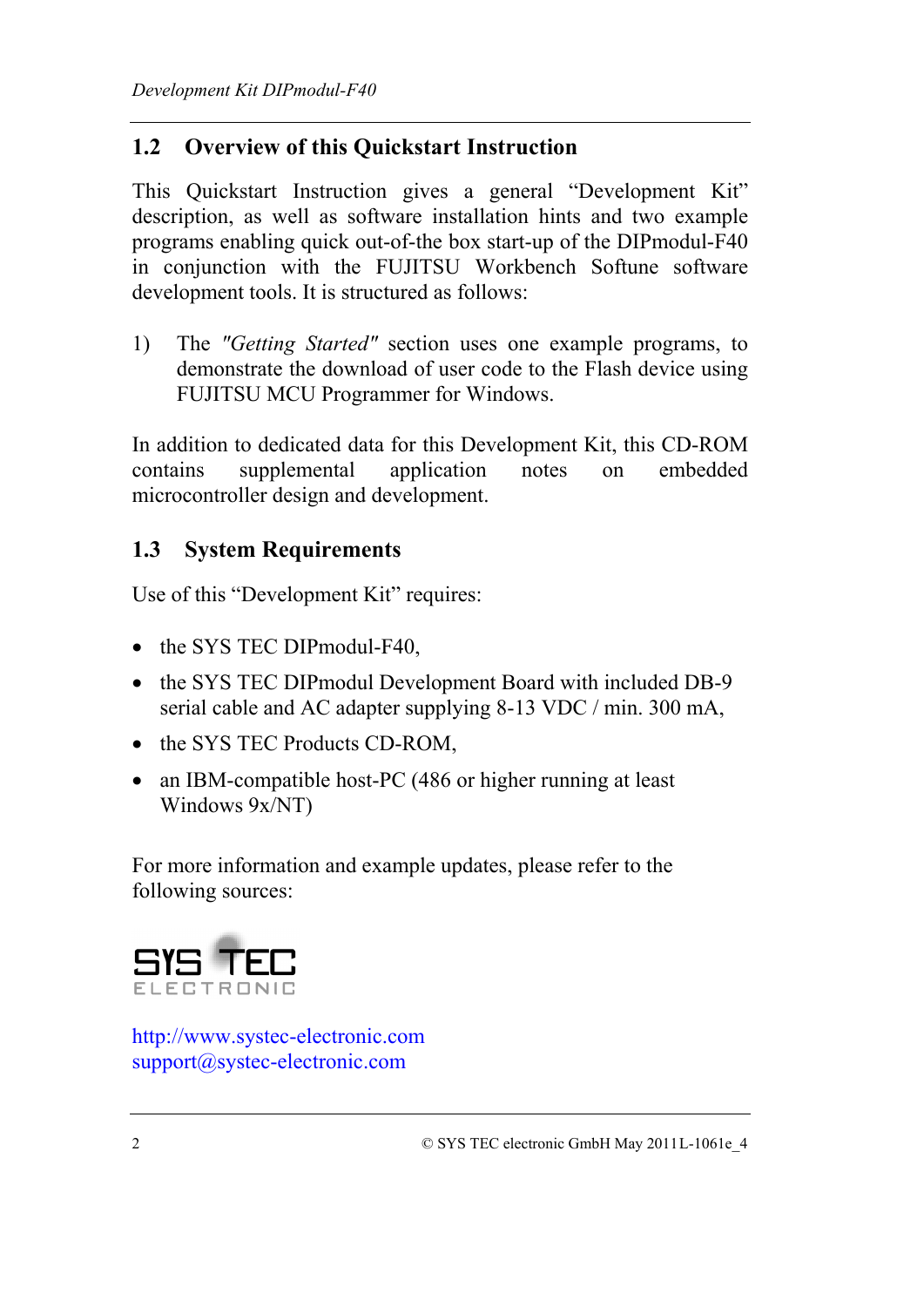## <span id="page-6-0"></span>**1.4 The SYS TEC DIPmodul-F40**

The DIPmodul-F40 represents an affordable, yet highly functional Single Board Computer (SBC) solution in DIP-40 dimensions (24 mm x 56 mm). The standard board is populated with an FUJITSU MB90350 serie controller in MQFP-64 packaging, featuring an 8 channel on-chip A/D-converter with 10-bit resolution and an integrated 2.0B CAN controller.

All applicable signals extend from the underlying logic devices to two standard-width (2.54 mm /0.10 in.) single row SMD pin header connectors. This enables the DIPmodul-F40 to be plugged like a "big chip" into target hardware.

The module communicates by means of a serial communication channel and operates within a standard industrial range of 0 to  $+70$ degrees C. It requires only a 80 mA power source.

FUJITSU MCU Programmer enables easy on-board download of user programs.

#### **DIPmodul-F40 Technical Highlights**

- SBC in DIP-40 dimensions (24 mm x 56 mm) achieved through state-of-the-art SMD technology
- populated with an MQFP-64 packaged FUJITSU MB90350 serie featuring 2.0B on-chip CAN
- 24 MHz CPU frequency
- improved interference safety achieved through multilayer technology
- 2 kByte (up to 128 kByte) serial EEPROM <sup>1</sup>
- serial interface (TTL level)
- 2.0B CAN bus interface supporting 11-bit and 29-bit message identifiers with on-board CAN transciever
- on-chip Bootstrap loader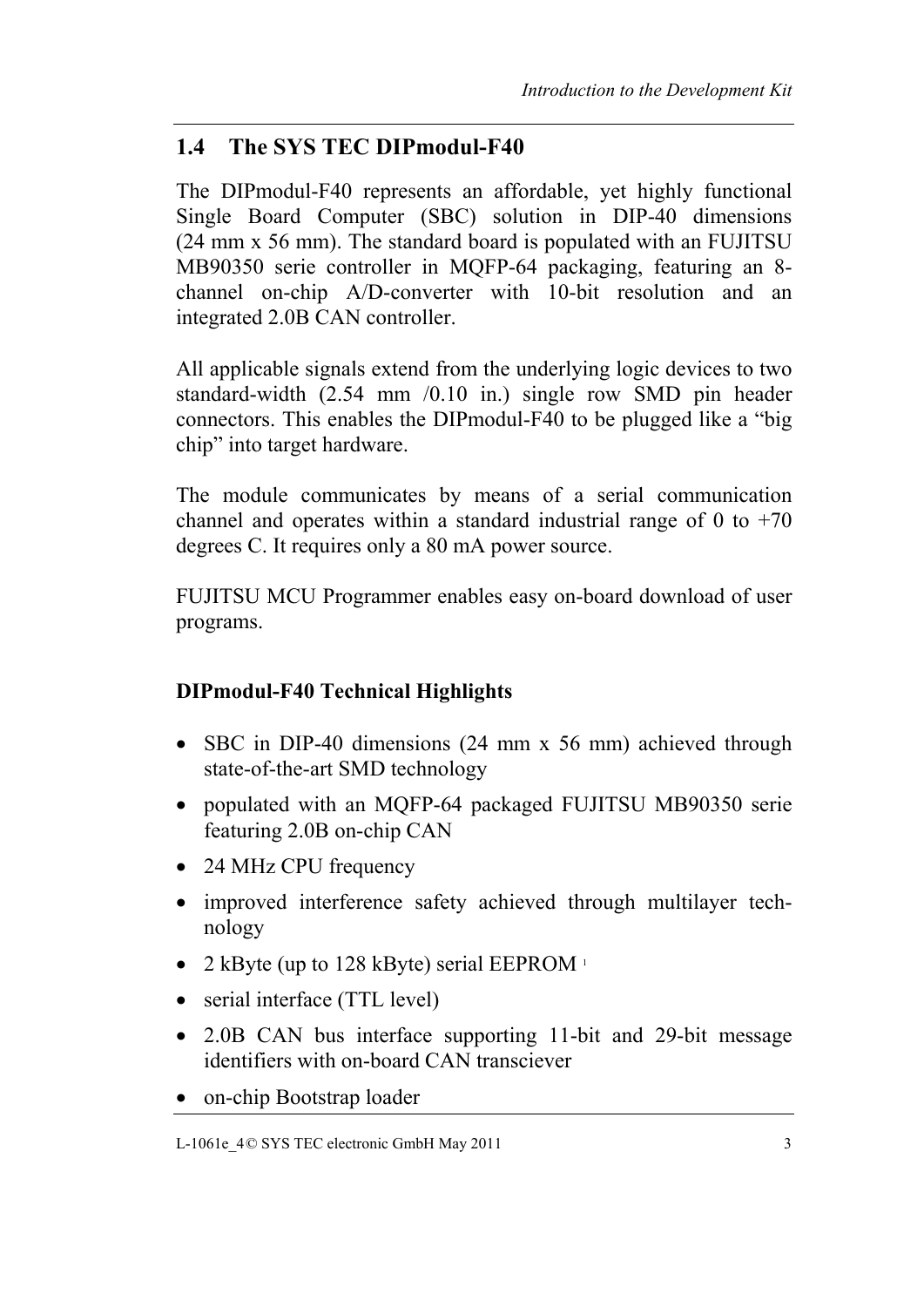- various port lines are available on the pin header connector (DIPmodul-connector)
- 2 on-board led's

• can be plugged into the application like a "big chip" requires only a  $+5$  VDC / 80 mA (max.) power source The SYS TEC DIPmodul Developmentboard, in EURO-card dimensions (160 x 100 mm), is fully equipped with all mechanical and electrical components necessary for the speedy and secure insertion, and subsequent programming, of SYS TEC DIPmodul series Single Board Computers with standard width DIP-40 (2.54 mm/ 0.10 in.) pin header connectors. Simple jumper configuration readies the Development Board's connection to any DIPmodul, which plug pinsdown into the contact strips mounted on the DIPmodul Development Board.

## **DIPmodul Development Board Technical Highlights**

- Reset signal controlled by push button
- Boot signal controlled by push button
- a low voltage socket and voltage regulator accepting an unregulated input voltage in a range from 8 to 13 VDC
- one DB-9 socket configured as RS-232 interface
- one DB-9 plug configured as a CAN interface
- simple jumper configuration allowing use of the DIPmodul Developmentboard with various SYS TEC DIPmodul SBCs
- peripheral devices (4 push buttons, 4 LEDs, 2 potentiometers, 1 temperature sensor) for quick testing of user software
- a wire wrap field (75 mm x 60 mm) supporting development of user-designed peripheral hardware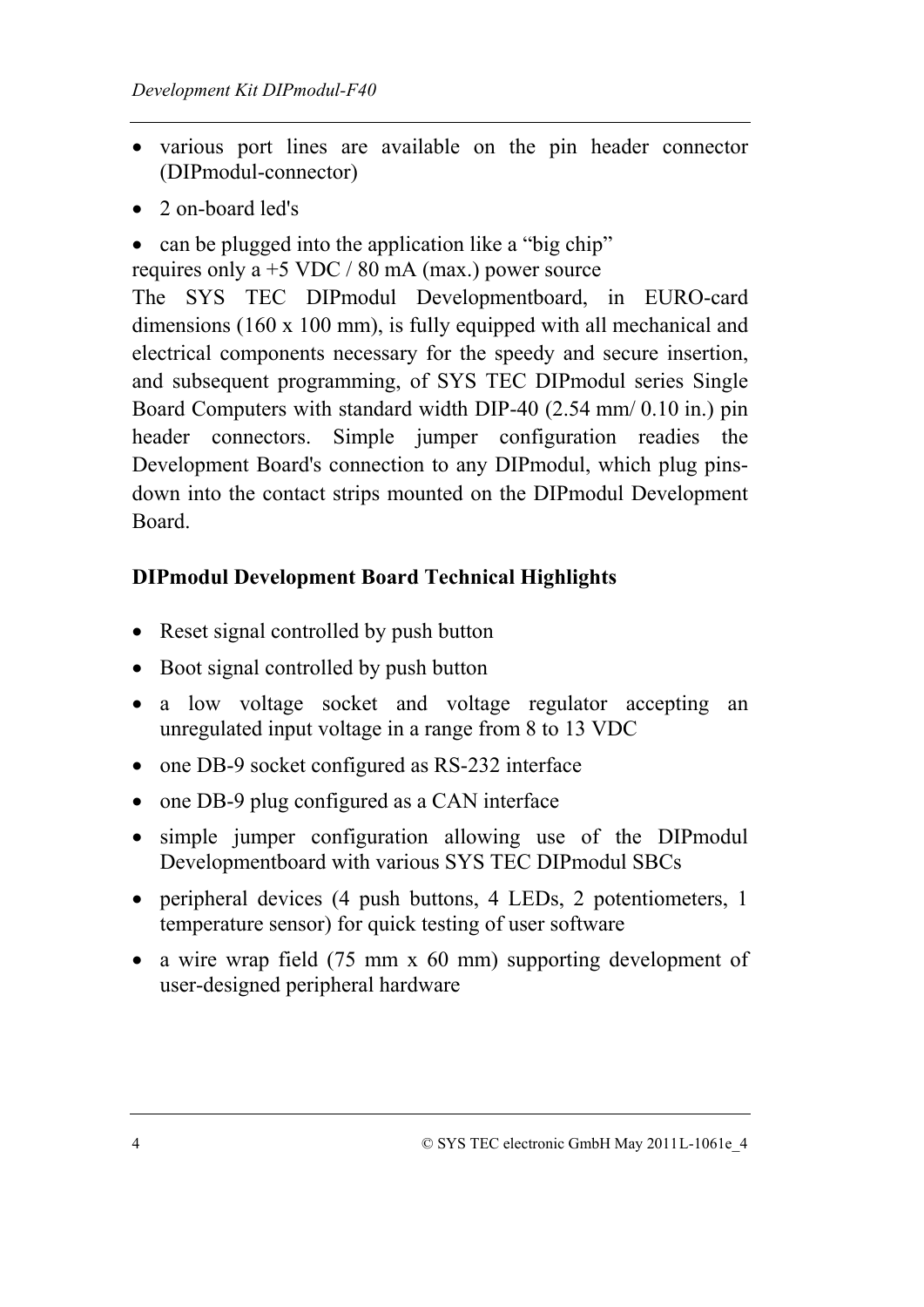## <span id="page-8-0"></span>**1.5 The FUJITSU Workbench Softune Development Toolchain**

The FUJITSU Workbench Softune software evaluation development tool chain fully supports the entire Fujitsu microcontroller family. This includes a C compiler, assembler, linker/lokator and the simulator.

The FUJITSU Workbench Softune tool chain consists of the following executables:

- **C Compiler** fcc907s.exe
- **Assembler** fasm907s exe
- **Linker flnk907s** exe
- **Converter fscv907s.exe**
- **Softune f**s907s.exe

Once installed, the default destination location for the DOS-based files is the *C:\Softune\Bin* directory. Access to these programs from Windows is accomplished within Softune. The entire tool set can be run from Softune.

#### FUJITSU Workbench Softune

Softune is a Windows-based Graphical User Interface for the C compiler and assembler. All compiler, assembler and linker options are set with simple mouse clicks. Softune runs under Windows 95/98/ME/NT and 2000. This Integrated Development Environment (IDE) has been expressly designed with the user in mind and includes a fully functional editor.

All IDE commands and functions are accessible via intuitive pull-down menus with prompted selections. An extensive Help utility is included.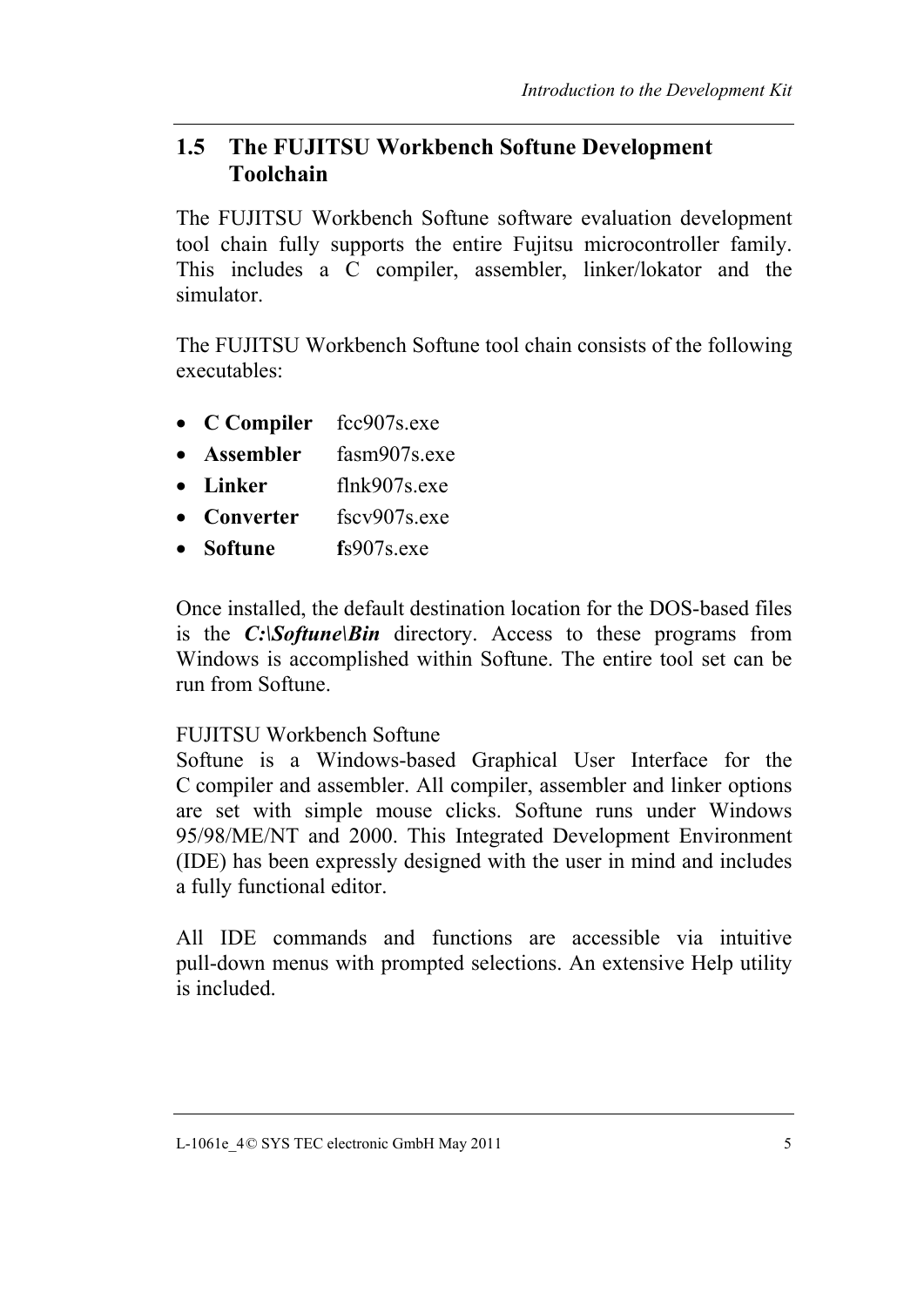#### **C Compiler**

The ANSI C compiler and assembler are desined specially for the 16Bit Fujitsu derivates. Extensions provide access to onchip peripherals. The C compiler provides the fastest and smallest code using industry benchmarks.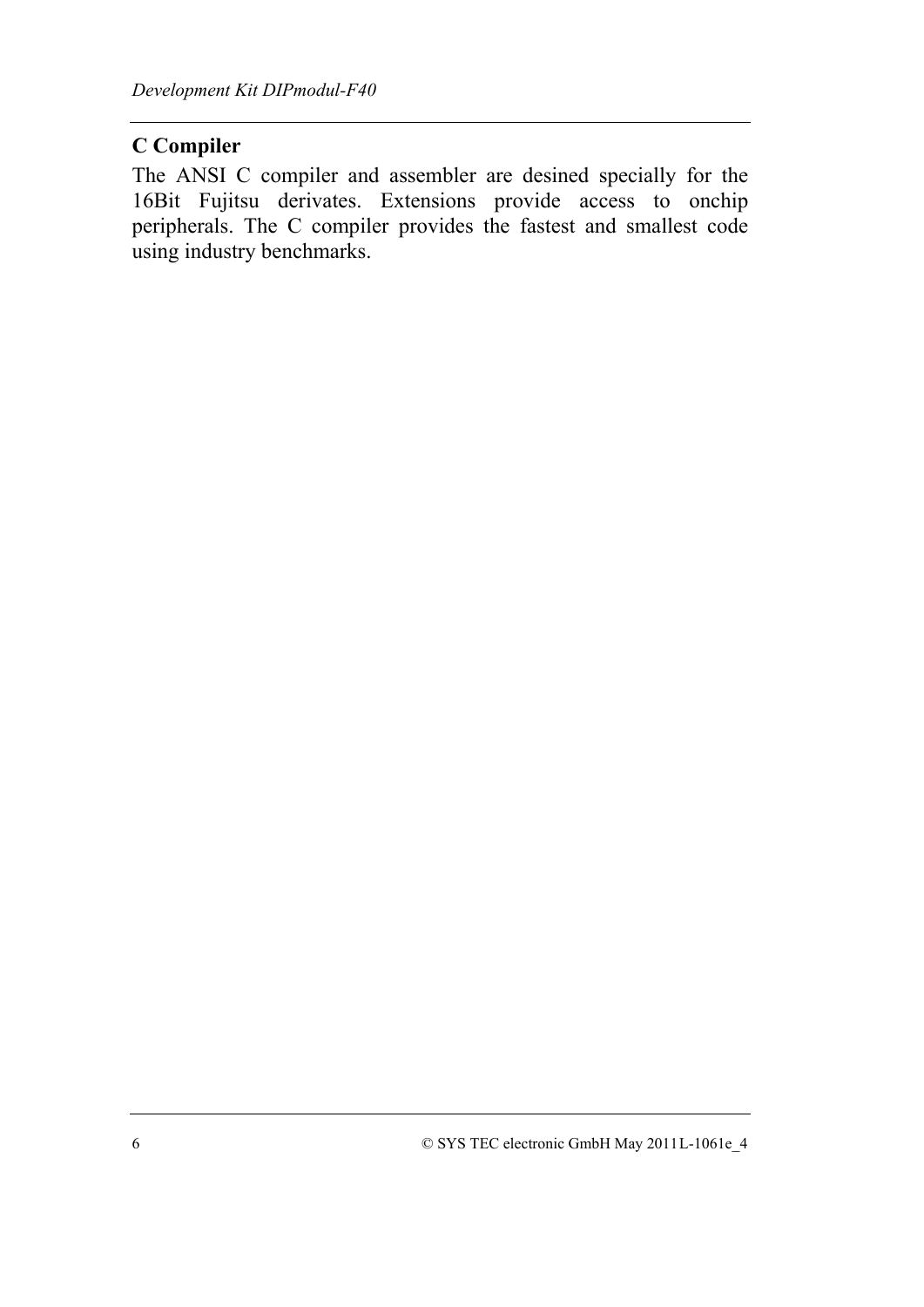# <span id="page-10-1"></span><span id="page-10-0"></span>**2 Getting Started**

What you will learn with this Getting Started example:

- installing Development Kit software
- starting FUJITSU MCU Programmer for Windows download utility
- interfacing the DIPmodul-F40, mounted on the DIPmodul Development Board, to a host-PC
- downloading example user code in hexfile format from a host-PC to the external Flash memory using MCU Programmer

# **2.1 Installing Development Kit Software**

The automatic installation of all required software components as well as electronic documentation for the DIPmodul-F40 Development Kit is not yet finished. This will be available soon.

Follow the steps described below to install all components on your machine:

• Insert the FUJITSU Microcontrollers DVD with the corresponding Softune Workbench for the F2MC-16LX family. Browse to the setup, start the installation and follow the instructions during installation. Before you may use the software, you must register your Software Development Environment at FUJITSU. European customers can proceed with the registration directly via the following online form.

[https://mcu.emea.fujitsu.com/cusreg/htm/cusreg\\_form.htm](https://mcu.emea.fujitsu.com/cusreg/htm/cusreg_form.htm)

If your location is outside Europe (EMEA), please contact your local sales office.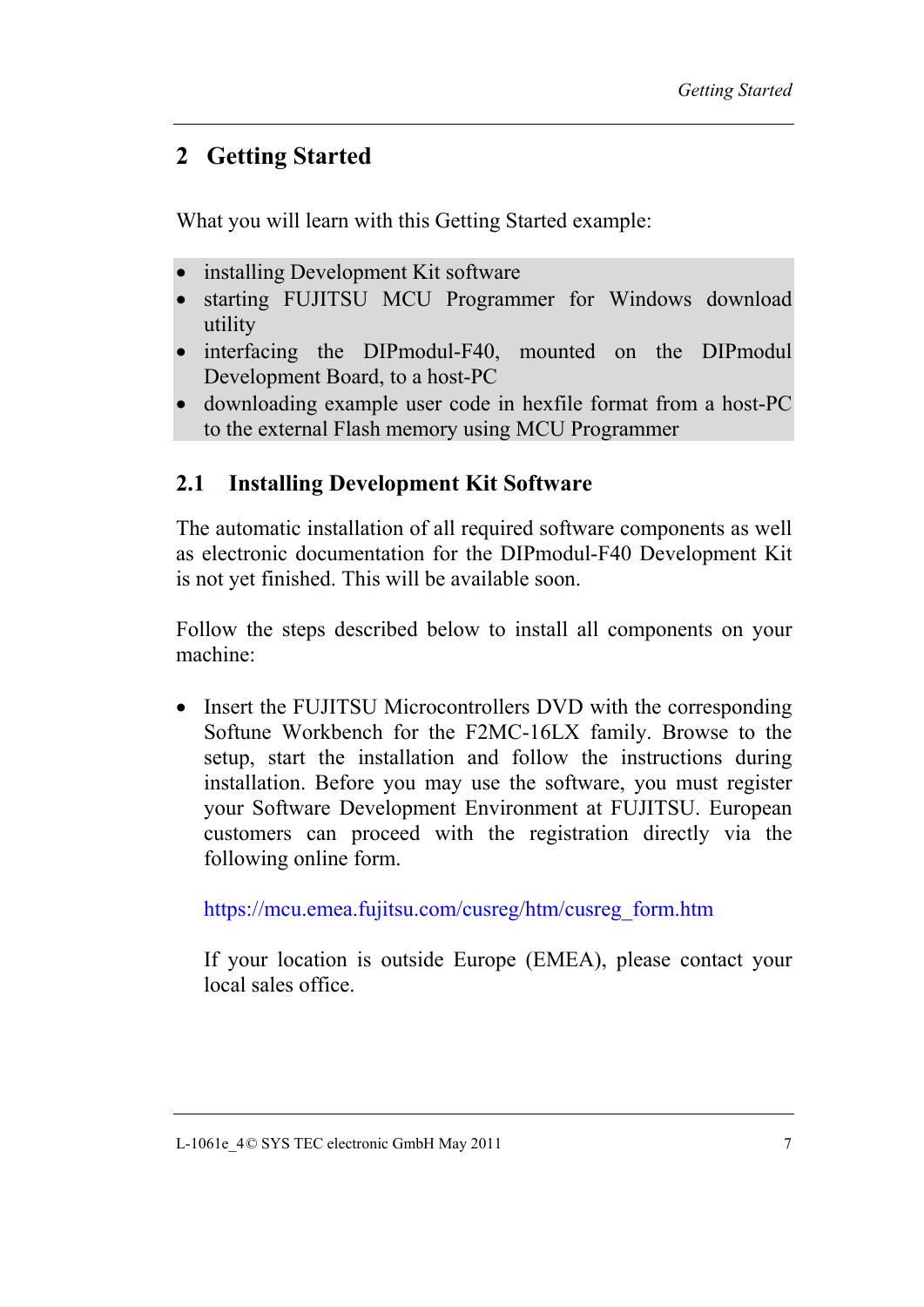<span id="page-11-0"></span>The applicable Softune must be installed to ensure successful completion of this Quickstart Instruction. Failure to install the proper software could lead to possible version conflicts, resulting in functional problems.

- After the Softune is installed, please start the compiler update in the same folder (fcc907s-v30l13r01.exe).
- Now install FUJITSU MCU Programmer for Windows.
- Browse to the setup program located in the */Software/FUJITSU MCU Programmer* folder on your SYS TEC Products CD-ROM and run the *flashprog16lx-v01l11.exe*.

Follow the setup installation steps. Once installed you can start Programmer by selecting *FMC16LX* from within the *Programs\FUJITSU MCU Programmer* program group.

• Now copy all the demo programs for the DIPmodul-F40 Development Kit to your hard-drive.

## **2.2 Interfacing the DIPmodul-F40 to a Host-PC**

Connecting the DIPmodul-F40, mounted on the DIPmodul Development Board, to your computer is simple:

- As shown in the figure below, if the DIPmodul-F40 is not already pre-installed, mount it pins down onto the Development Board receptacle footprint (X101, refered to as DIPmodul-F40 in the figure below).
- Ensure that pin 1 of module (denoted by the hash stencil mark on the PCB) matches pin 1 of the receptacle on the Development Board.
- Ensure that there is a solid connection between the module pins and the Development Board DIPmodul MM-993 receptacle.

#### **Caution:**

Take precautions not to bend the pins when the DIPmodul-F40 is removed from and inserted onto the DIPmodul Development Board.

Also make sure **not** to insert the DIPmodul-F40 into the second pair of contact strips for the CANopen-Chip 505!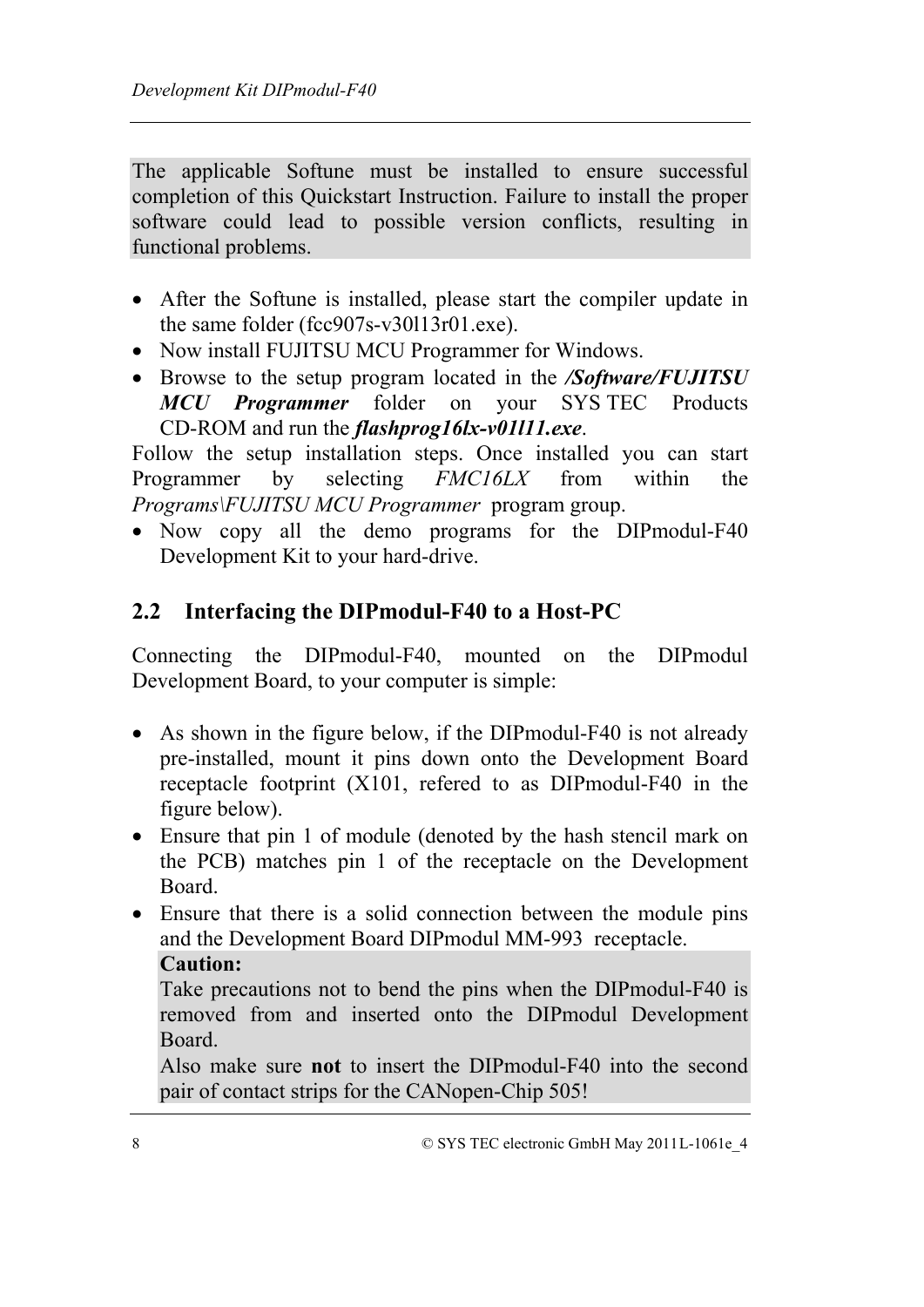

*Figure 1: Development Board Overview* 

• Configure the jumpers on the DIPmodul Developmentboard as indicated below. This correctly routes the RS-232 signals to the DB-9 connector (P1) and connects the Developmentboard's peripheral devices to the DIPmodul-F40.





*Figure 2: Suitable Development Board Jumper Settings* 

• Connect the RS-232 interface of your computer to the DB-9 RS-232 interface on the Developmentboard (P1) using the included serial cable.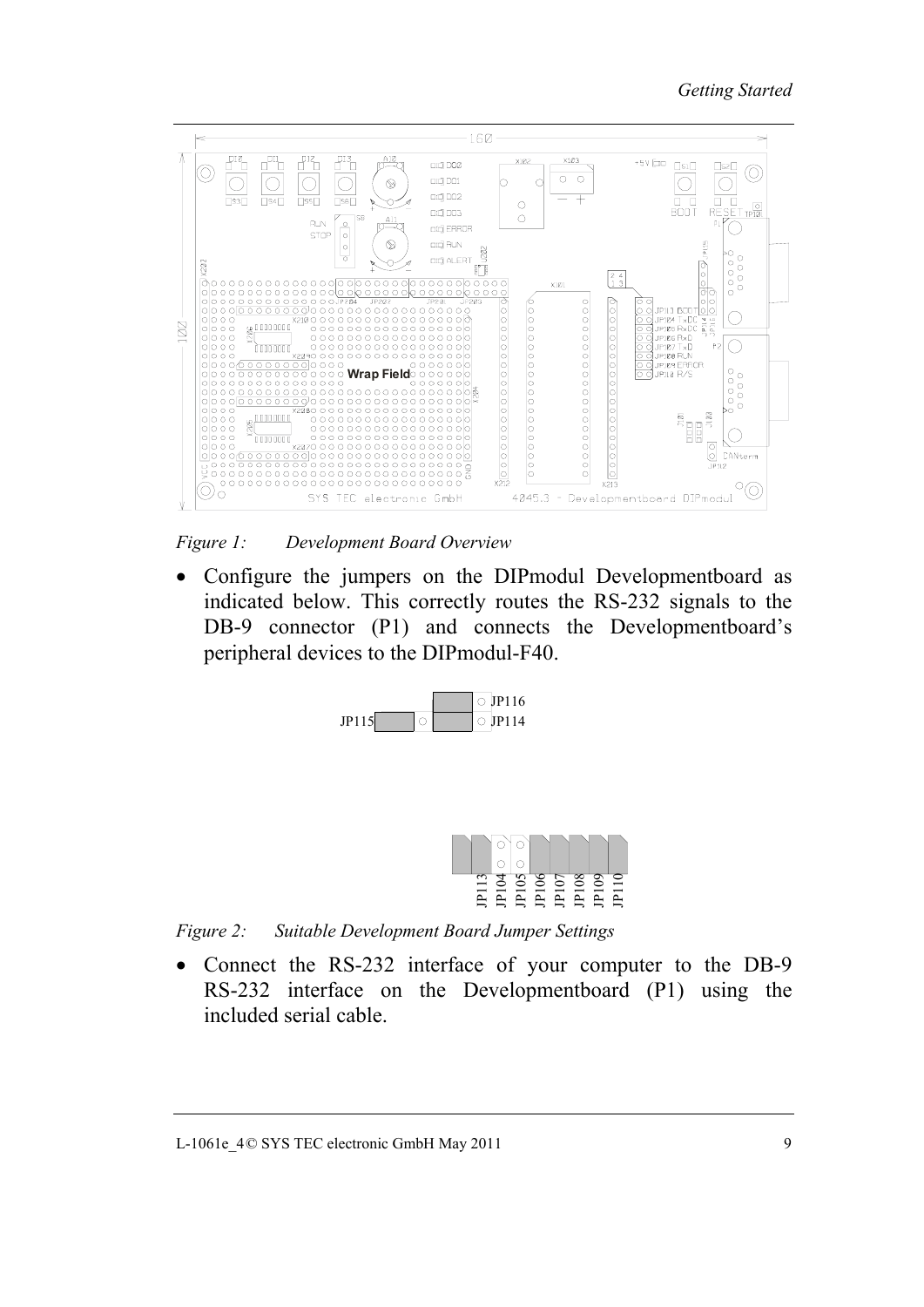• Using the included power adapter, connect the power socket on the board (X102) to a power supply *(refer to [Figure 3](#page-13-0) for the right polarity)*.



<span id="page-13-0"></span>*Figure 3: Power Connector* 

• Simultaneously press the Reset (S2) and Boot (S1) buttons on the DIPmodul Development Board, first releasing the Reset and then, two to three seconds later, release the Boot button.

This sequence of pressing and releasing the Reset and Boot buttons renders the DIPmodul-F40 into programming mode. Use of MCU Programmer always requires the DIPmodul-F40 to be in programming mode. See *section [2.4](#page-15-1)* for more details.

The DIPmodul-F40 should now be properly connected via the Development Board to a host-PC and power supply. After executing a Reset and rendering the board in Bootstrap mode, you are now ready to program the DIPmodul-F40. This DIPmodul-F40/Development Board combination is also referred to as "target hardware".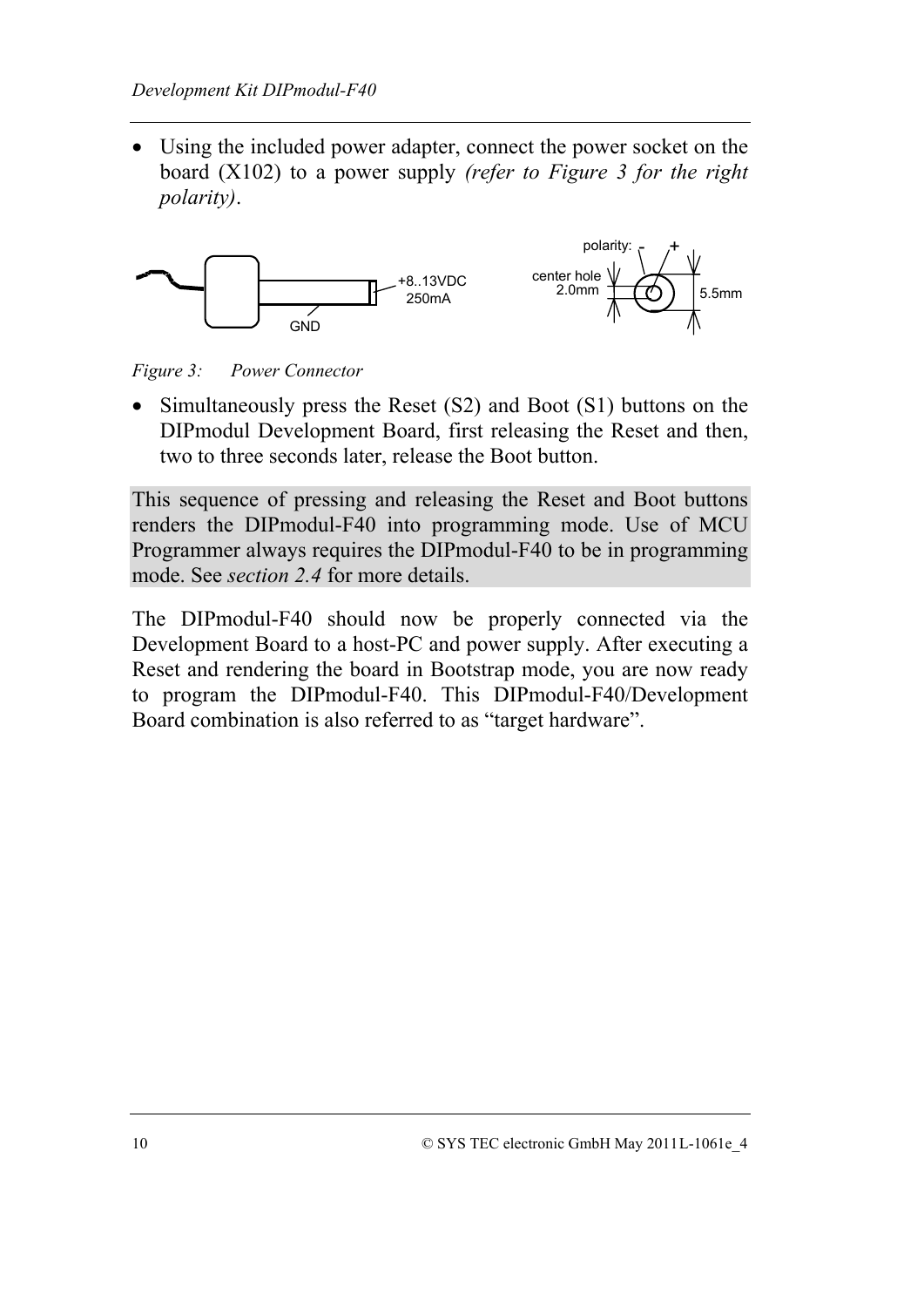## <span id="page-14-0"></span>**2.3 Starting FUJITSU MCU Programmer for Windows**

MCU Programmer should have been installed during the initial setup procedure as described in section 2.1.

MCU Programmer for Windows is an utility program that allows download of user code in *\*.mhx* file format from a host-PC to a SYS TEC/PHYTEC Single Board Computer via an RS-232 connection. Proper connection of the DIPmodul-F40 to a host-PC enables the software portion of MCU Programmer to recognize and communicate to the firmware portion.

• You can start the MCU Programmer by selecting it from the *Programs* menu using the Windows *Start* button.

It is recommended that you drag the MCU Programmer icon onto the desktop of your PC. This enables easy start of MCU Programmer by double-clicking on the icon.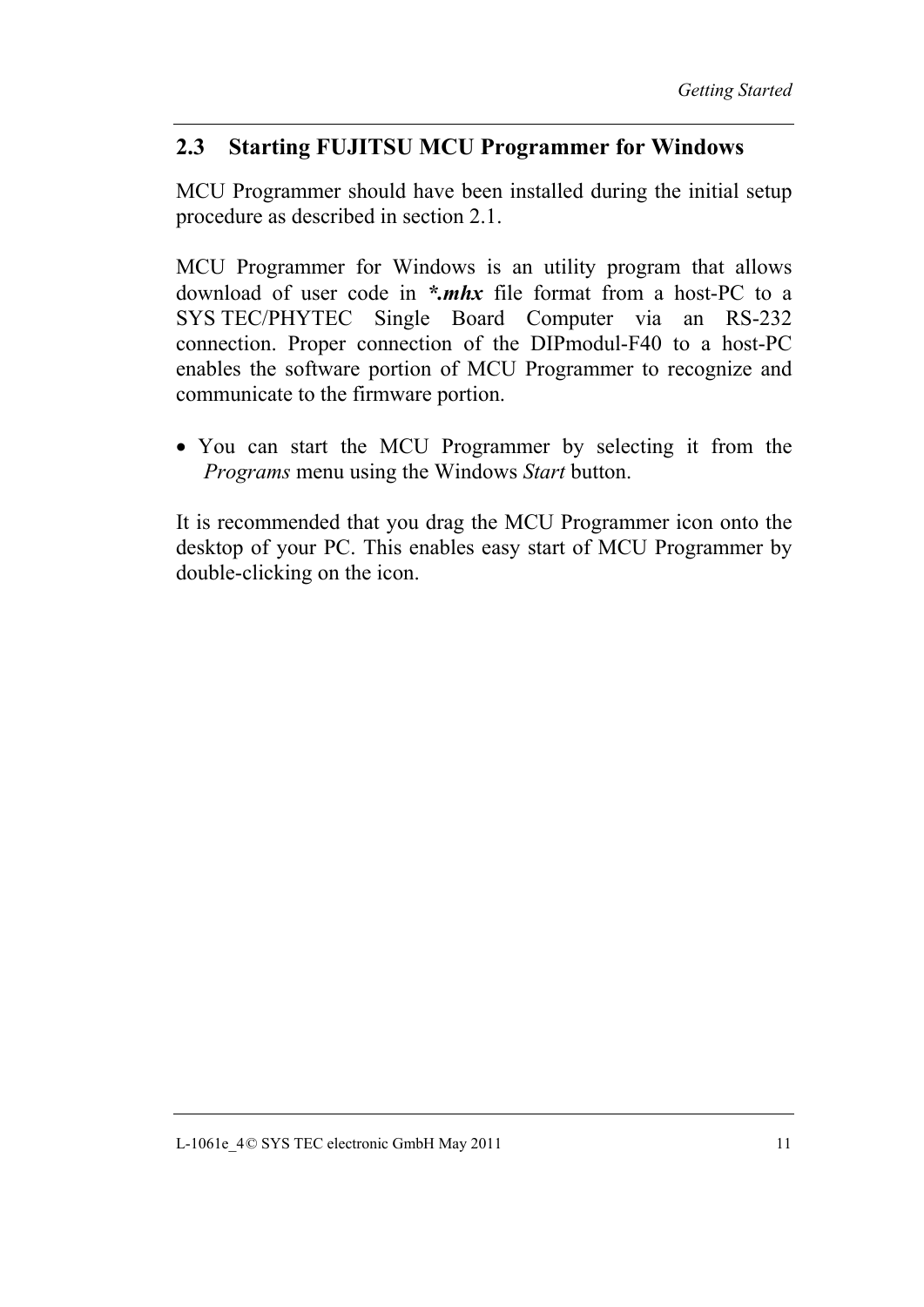## <span id="page-15-1"></span><span id="page-15-0"></span>**2.4 Downloading Example Code with MCU Programmer**

- Start MCU Programmer for Windows by double-clicking on the MCU Programmer icon or by selecting *MCU Programmer* from within the *Programs|FUJITSU MCU Programmer* program group.
- The main tab of the MCU Programmer tabsheet window will now appear. Here you can select the target hardware.

| <b>18 FUJITSU FLASH MCU Programmer</b> |                                        |                                        |
|----------------------------------------|----------------------------------------|----------------------------------------|
| Target Microcontroller                 | MB90F352/S<br>$\overline{\phantom{a}}$ |                                        |
| Crystal Frequency                      | 4MHz                                   | <b>FE0000H</b><br><b>Start Address</b> |
|                                        | Demo.mhx                               | <b>End Address</b><br><b>FFFFFFFH</b>  |
| Hex File                               | Open                                   | 020000H<br>Flash Memory Size           |
| Command to COM1                        |                                        | Option                                 |
|                                        | Full Operation(D+E+B+P)                | Set Environment<br>Help                |
| Download                               | <b>Blank Check</b><br>Erase            | $F^2MC-16LX$                           |
| Program & Verify                       | Read & Compare<br>Copy                 | fujítsu<br>V01.L13                     |
|                                        |                                        |                                        |

- Select the MB90F352/C/S/CS target microcontroller from the list.
- Press the *Set Enviroment* button and the following window will now appear. Here you can specify connection properties to the DIPmodul-F40.

| <b>Customize setting</b>  |                   |                         |
|---------------------------|-------------------|-------------------------|
| COM PORT Sound   Tooltips |                   |                         |
| COM PORT SELECT-          |                   |                         |
| $C$ COM1                  | C COM5            |                         |
|                           | $C$ COM2 $C$ COM6 |                         |
| $C$ COM3                  | $C$ COM7          |                         |
|                           | $C$ COM4 $C$ COM8 |                         |
|                           |                   |                         |
|                           |                   |                         |
|                           |                   |                         |
|                           |                   |                         |
|                           |                   |                         |
|                           | <b>OK</b>         | Abbrechen<br>Übernehmen |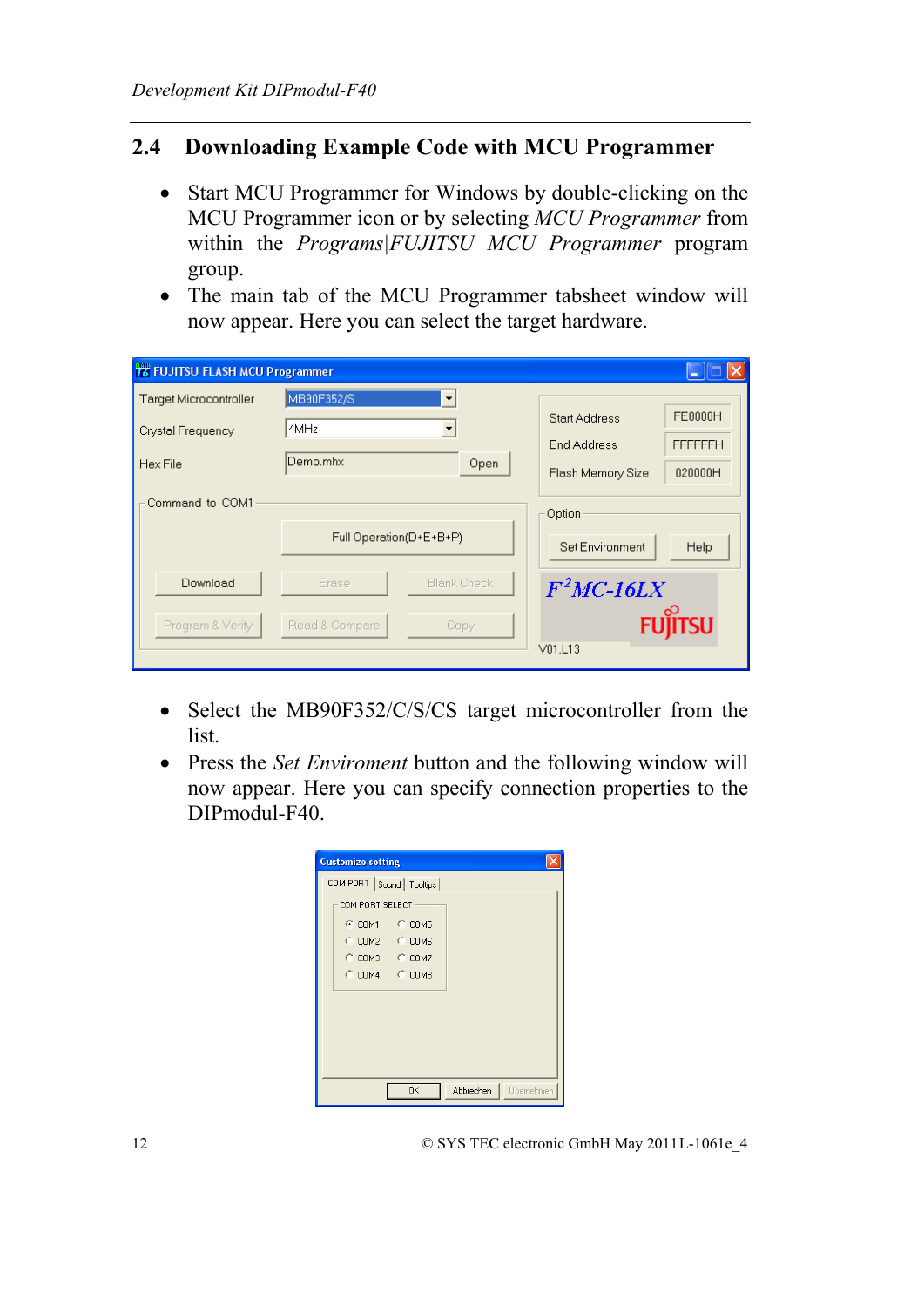- Select the correct serial port for your host-PC and press the *OK* button.
- Press the *Open* button to select the mhx file.

| Öffnen     |                                    |           |
|------------|------------------------------------|-----------|
| Suchen in: | Release                            | ▼←© ё •   |
| ABS        |                                    |           |
| LST        |                                    |           |
|            |                                    |           |
|            |                                    |           |
|            |                                    |           |
| Dateiname: |                                    | Öffnen    |
| Dateityp:  | S format files (".mhx;".cnv;".ahx) | Abbrechen |
|            |                                    |           |

| Öffnen     |                                                                   |                     |
|------------|-------------------------------------------------------------------|---------------------|
| Suchen in: | ABS                                                               | <b>- 수호 &amp; H</b> |
| bemo.mhx   |                                                                   |                     |
|            | Typ: MHX-Datei<br>Geändert am: 01.10.2004 12:06<br>Größe: 1,82 KB |                     |
| Dateiname: | Demo.mhx                                                          | Öffnen              |
| Dateityp:  | S format files (".mhx;".cnv;".ahx)                                | Abbrechen           |

• Click on the *Open* button to load the select file.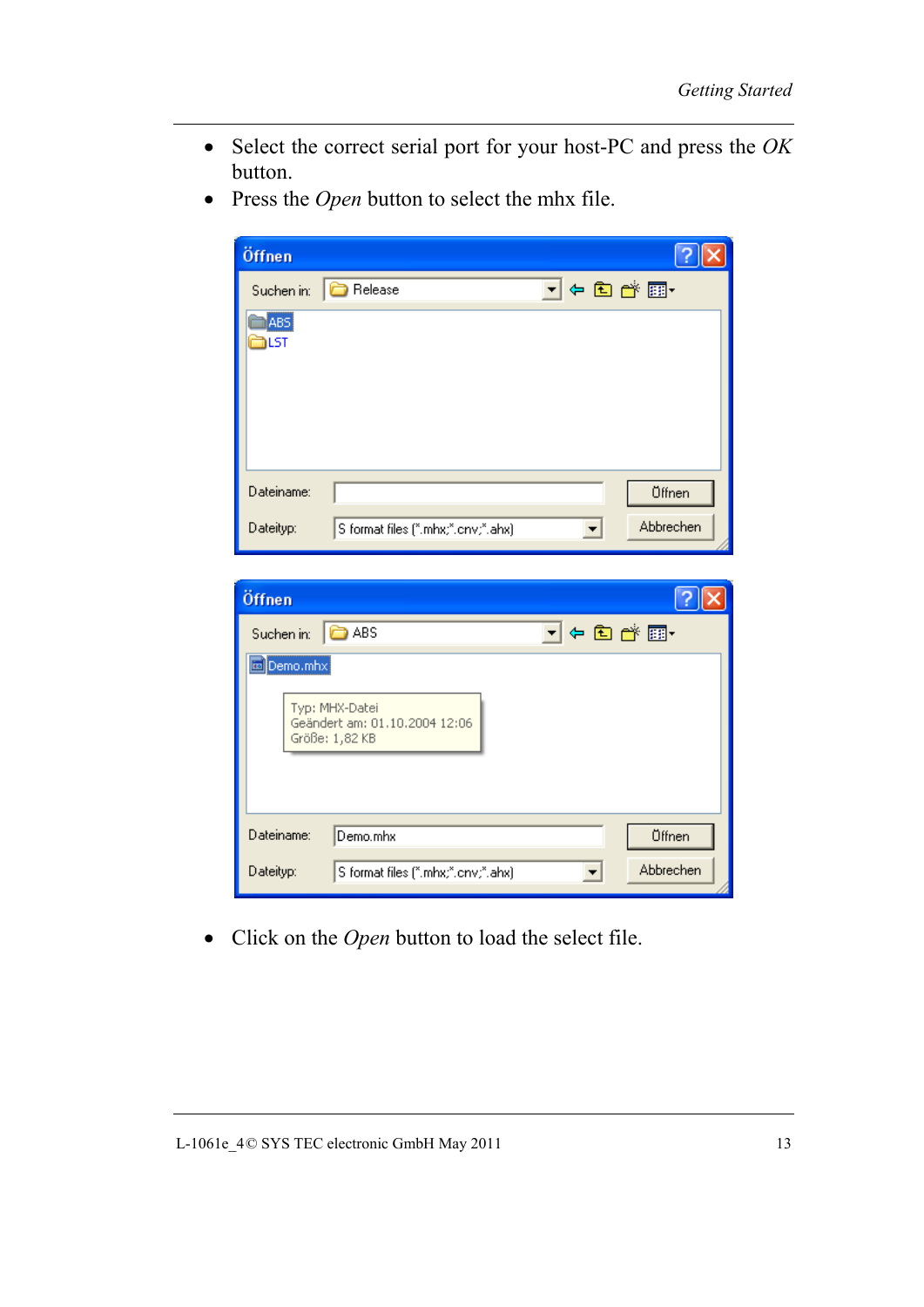• Press the *Full operation* button to start the programming of the DIPmodul-F40 und the following popup message arrive



#### **Note:**

Always ensure that the DIPmodul-F40 is in Programming mode before pressing the *OK* button.

• After the data transfer you will see MCU Programmer for Windows tabsheet window with the following tabs:



After a press on the Reset button on the Development Board, the downloaded programm will started.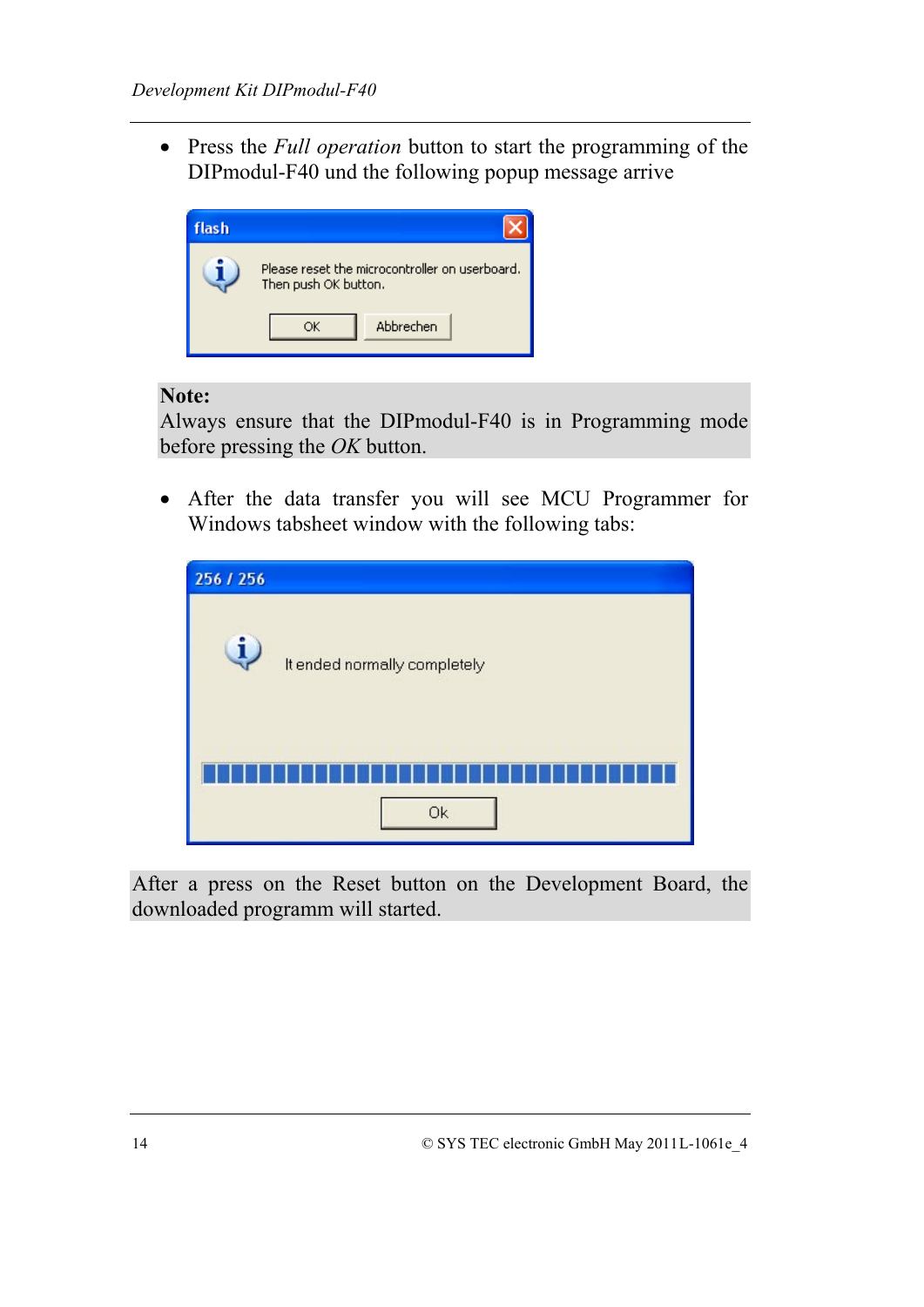#### <span id="page-18-0"></span>**2.4.1 "Demo"**

The "Demo" example has three main function:

- 1) check the RUN/STOP switch;
- 2) press one of the four keys and one of the four LED's go on or off; and
- 3) turn the poti AI0 to manipulate the switching frequency of the RUUN and ERROR LED

The Programms start the main routine only if the RUN/STOP switch is RUN. In STOP nothing happened and the red LED on the DIPmodul-F40 in on. Change the switch to RUN the green LED on the SBC goes on and the red is cleared.

The RUN and ERROR LED of the Development Board flashes by turn. The switching frequency is changed by moving the poti AI0.

By pressing one of the keys DI0....DI3 one of the LED DO0...DO3 goes on e.g. off.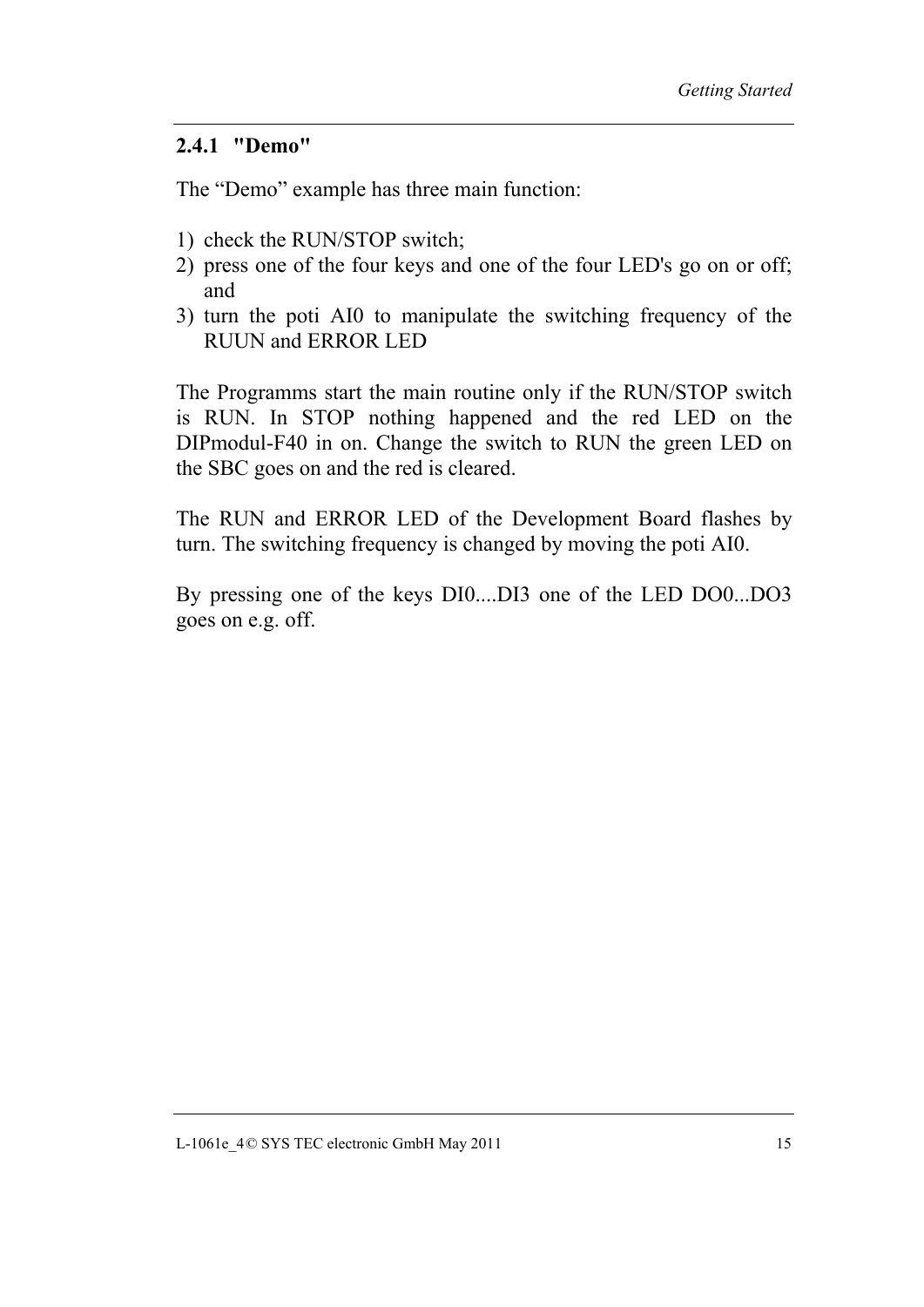*Development Kit DIPmodul-F40* 

16 © SYS TEC electronic GmbH May 2011 L-1061e\_4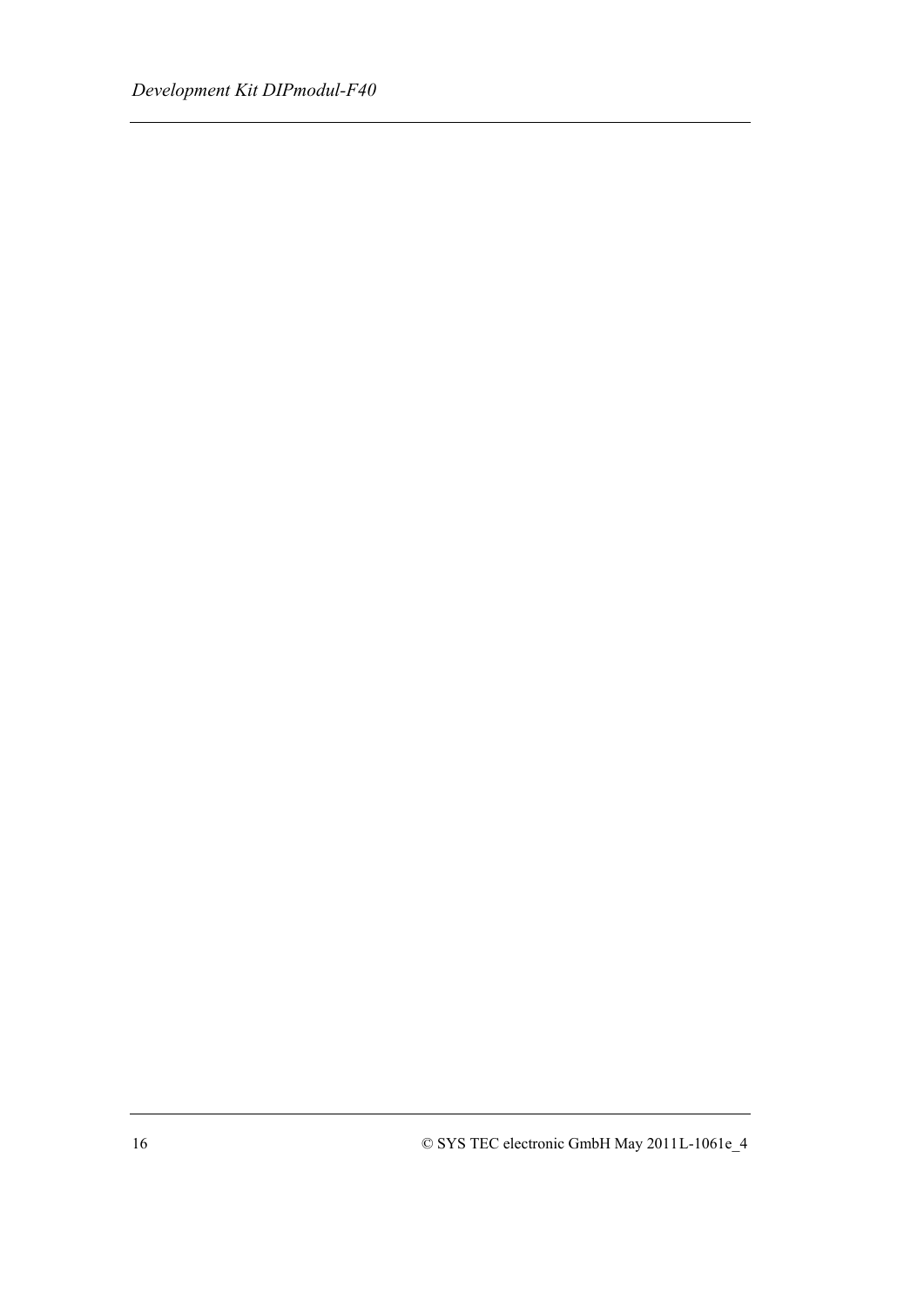| Development Kit DIPmodul-F40<br>Document:              |                                           |      |
|--------------------------------------------------------|-------------------------------------------|------|
| L-1061e_4, Edition May 2011<br><b>Document number:</b> |                                           |      |
|                                                        |                                           |      |
|                                                        | How would you improve this manual?        |      |
|                                                        |                                           |      |
|                                                        |                                           |      |
|                                                        |                                           |      |
|                                                        |                                           |      |
|                                                        |                                           |      |
|                                                        |                                           |      |
|                                                        |                                           |      |
|                                                        |                                           |      |
|                                                        | Did you find any mistakes in this manual? | page |
|                                                        |                                           |      |
|                                                        |                                           |      |
|                                                        |                                           |      |
|                                                        |                                           |      |
|                                                        |                                           |      |
|                                                        |                                           |      |
|                                                        |                                           |      |
| <b>Submitted by:</b>                                   |                                           |      |
|                                                        |                                           |      |
| Customer number:                                       |                                           |      |
|                                                        |                                           |      |
| Name:                                                  |                                           |      |
|                                                        |                                           |      |
| Company:                                               |                                           |      |
| Address:                                               |                                           |      |
|                                                        |                                           |      |
|                                                        |                                           |      |
|                                                        |                                           |      |
| <b>Return to:</b>                                      | <b>SYS TEC electronic GmbH</b>            |      |
|                                                        | August-Bebel-Str. 29                      |      |
|                                                        | D-07973 Greiz                             |      |
|                                                        | <b>GERMANY</b>                            |      |
|                                                        | Fax: $+49$ (0) 36 61 / 62 79 99           |      |

L-1061e\_4 © SYS TEC electronic GmbH May 2011